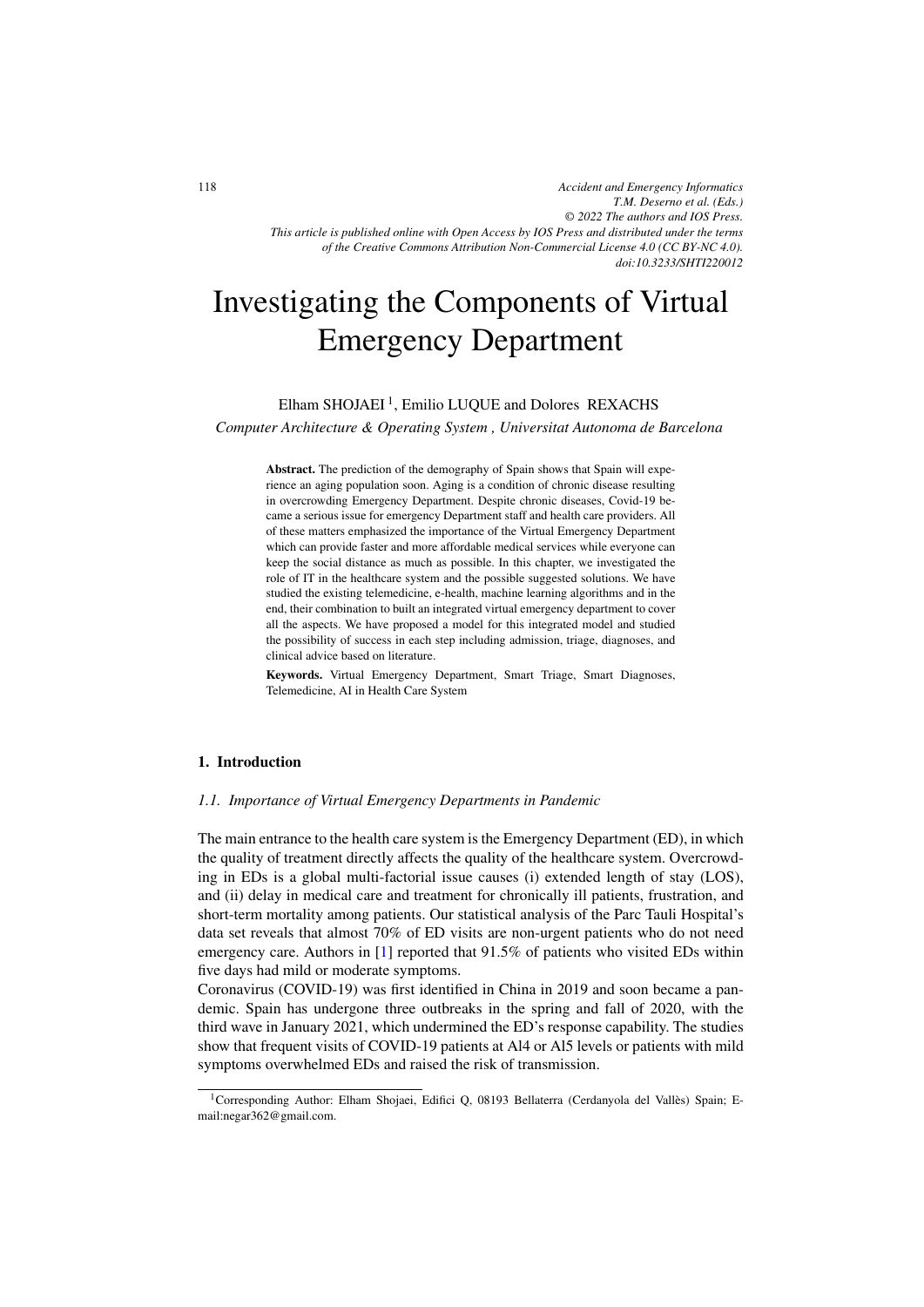WHO on reports, on average, every person infected with COVID-19 exposes 2 or 2.5 persons. Besides the risk of exposure, Covid-19 affects the mental health of society widely. A survey indicates that 36% of the participants reported moderate to severe psychological impact, 25% impacted with mild to severe anxiety levels, and 41% showed depressive symptoms, and 41% felt stressed [\[2,3,4\]](#page-11-0).

# *1.2. Contributions of The Virtual Emergency Departments Globally*

Since the beginning of the pandemic, many countries began to strictly follow the evaluation, investigation, and implementation of the VED. For example, many EDs in Ontario use virtual follow-ups for discharged patients, virtual psychiatry consulting, and virtual appointments to the pediatric emergency department. The London Health Sciences Centre (LHSC) also opened an after-hour virtual "ED waiting room" integrated into their departmental electronic medical platform. SickKids in Toronto similarly rolled out virtual subspecialty consultations for children physically in the ED. The Virtual Emergency Department (VED) provides remote health services to non-emergency patients via video call using smart devices. The examination of this type of patient with long-distance care allows virtual clinical follow-up and consultation to provide care seekers with faster care services from home, eliminating travel time and ED wait times while maintaining social distance for pandemic management. The VED can also provide 24-hour service, which improves the healthcare system's efficiency and reduces LOS.

# *1.3. Motivation and Contribution*

To the best of our knowledge, current studies are insufficient for presenting a comprehensive VED model with detailed modelling parameters. We recently proposed a comprehensive VED model validated using real-time data analysis from the Parc Tauli Hospital data set, with each stage of the ED elaborated separately. We use cutting-edge artificial intelligence classification and clustering algorithms to propose the method.

# 2. Materials and Methods

# *2.1. Traditional Process in ED*

Patients visit ED by themselves or an ambulance. There are three main stages in the ED, including registration and admission, triage and then treatment. The patient's registration is followed by triage. The triage phase in ED specifies the treatment area (i.e., area A and B in Fig. 1). Patients with acuity levels (ALs) 1, 2 and 3 are assigned to Area A and stay in care-boxes during all hospitalization. Patients with ALs 4 and 5 belong to area B for receiving treatment. All patients in the admission and triage phases have the same nurses and healthcare staff. After triage, in diagnoses and treatment stages, separate doctors and assistant nurses serve at each Area while sharing the same test service resources such as laboratory test and X-Ray [\[5\]](#page-11-0).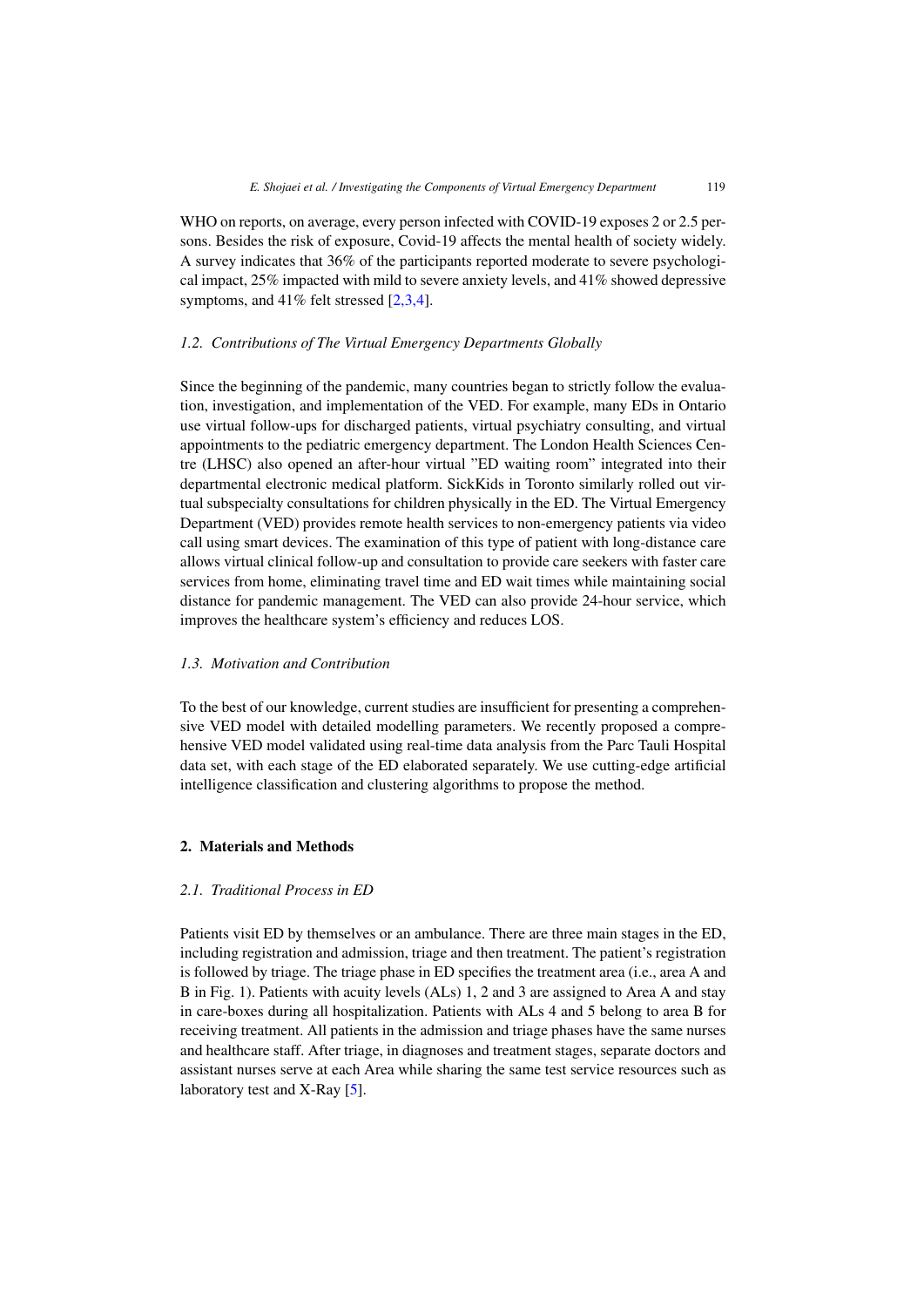

Figure 1. ED model modeled the actions and interactions between different elements of the system including patients, healthcare staff, and physical resources of ED. Urgent patient receive treatment in areas A and B were designed for non-urgent patients and have their own allocated staff [\[5\]](#page-11-0).

#### *2.2. Who Benefits from VED*

The VED concept began with providing medical services to 1) rural areas with no access to the care system, 2) after-hours care needs, 3) chronic care monitoring, and 4) after surgery or post-acute passive monitoring. Participants in these four categories do not have life-threatening conditions. However, it has recently become a hot topic to provide virtual medical services to all types of patients. Patients with severe symptoms, on the other hand, should go to the nearest emergency department. The following are the lifethreatening signs, according to Ontario Emergency Services: respiration problems, high body temperature, difficulty speaking or swallowing, neck stiffness or severe headache, fatal injuries, new or worsening seizures, possible broken bones (i.e., bones or joints look different, cannot put weight on injury), vomiting and inability to drink fluids, loss or change of vision, numbness or weakness of the face or body, inability to walk, new confusion or memory problems, pregnancy and labour problems, opioid pain medicine prescriptions or renewals

#### *2.3. Non-Urgent Arrival Patients: Clinical Data Collection and Analyzes*

The analysis of ED visits with varying acuity levels is required to clarify the importance and influence of VED on ED quality. This information revealed a correlation between the number of non-urgent arrival patients and ED saturation. A study shows that 30% of ED visits in USA are unnecessary, and it is preventable [\[6\]](#page-11-0). Another study reports that 67% of the visit to an ED in Iran are non-urgent patients [\[7\]](#page-11-0). However, statistical analyzes of clinical data collected from (Parc Tauli hospital) indicate that 70% of total ED visits are patients with ALs 4 and 5 (Table 1) [\[8\]](#page-11-0). In the triage step, patients are classified into five acuity levels (ALs) , where patients with ALs 1, 2, and 3 are considered urgent patients and prioritized to receive treatment and/or physical resources according to the Spanish triage system. Patients with ALs 4 and 5 are classified as non-urgent patients who have a lower priority to receive treatment and/or physical resources [\[9,10\]](#page-11-0).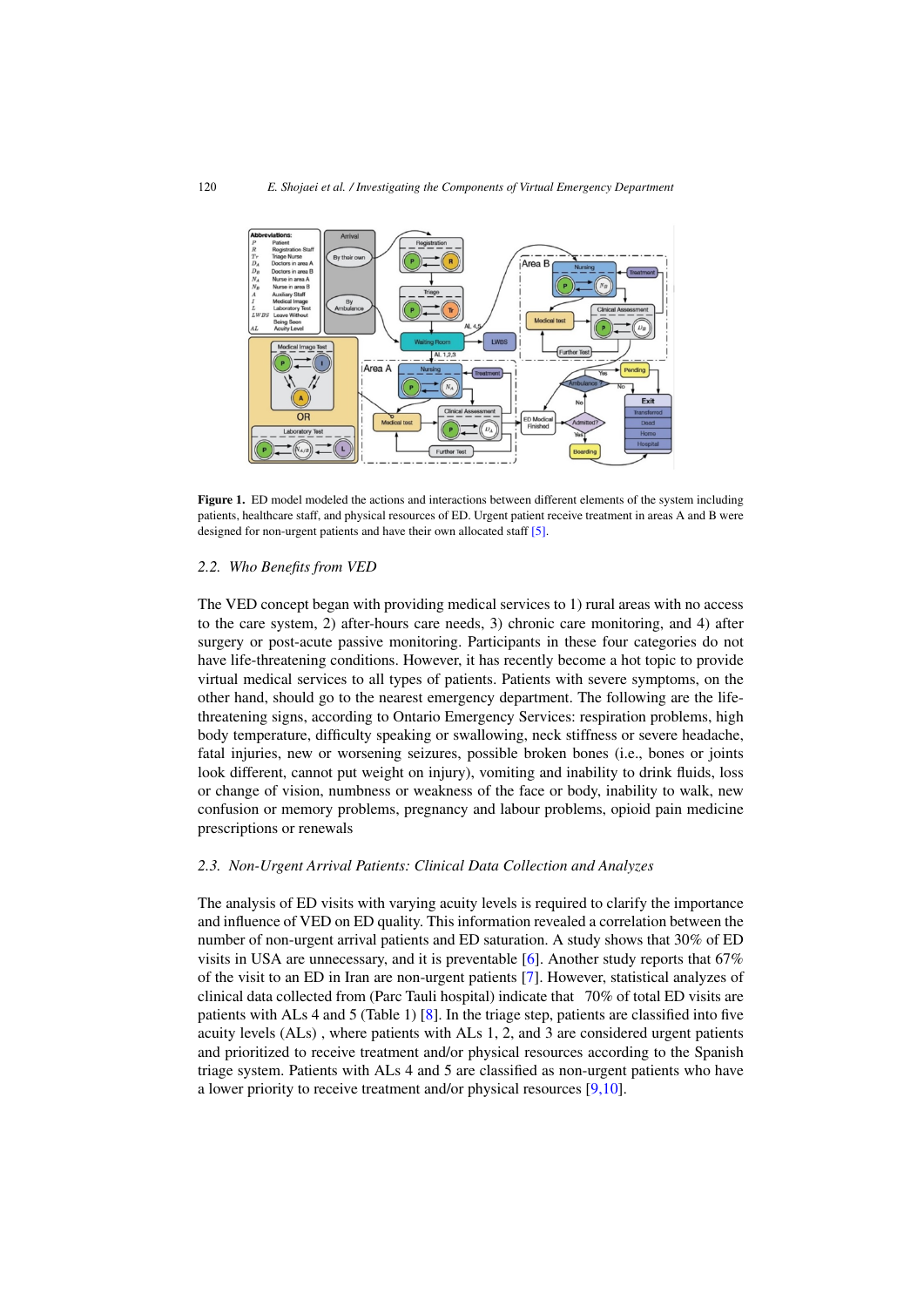| <b>Acuity Level</b> | Type of Attention | <b>ED</b> Visits | Number of Visit |
|---------------------|-------------------|------------------|-----------------|
| AL1                 | I-resuscitation   | 0.39             | 530             |
| AL <sub>2</sub>     | II-emergent       | 4.36             | 5,905           |
| AI.3                | III-urgent        | 25.37            | 34.394          |
| AI4                 | IV-less urgent    | 50.33            | 68,228          |
| AL 5                | V-non-urgent      | 19.55            | 26,509          |

Table 1. Classification of patients visiting the ED based on their level of urgency (Spanish Triage System). The data represent 1 year of ED visits (collected from Parc Tauli Hospital in Sabadell/Spain)

## *2.4. General Model of VED*

VED follows the same steps as ED but using remote infrastructure technology for monitoring. A telemedicine setup will require basic infrastructures such as an internet connection, a video platform, smart devices, and telecommunication technology support. Patients seeking medical care or recommendations log on/into a hospital webpage/app to start a virtual visit from their own device. After the connection, the patient would be (i) registered, (ii) triage, (iii) diagnosed and (iv) treated/advised by an automatic system or online medical staff. If necessary, prescriptions or lab tests is organized, and the patient is redirected to an in-person emergency department or an appointment with a primary care provider. Figure2 shows the different stage of VED which each stage has been elaborated as follows:



Figure 2. ED is composed of three main sub-model including admission, triage and medical services (diagnoses, treatment, consultation, medical test and so on)

## *2.4.1. Registration*

When a patient enters an ED, he/she must be admitted to ED and stays in the waiting room. There are patients frequently visiting ED, usually without an appointment. However, they should be admitted every time. Managing the registration is a solution to optimize the time-efficient service providing. Online registration helps care providers manage patients' entrance and organize the less/non-urgent visit in not-hectic time. It also reduces there-admission and waiting room time. To do online registration, a smart device and internet connection are needed. Patients themselves or their families can easily connect to the website or app, sign up and enter some information such as personal data,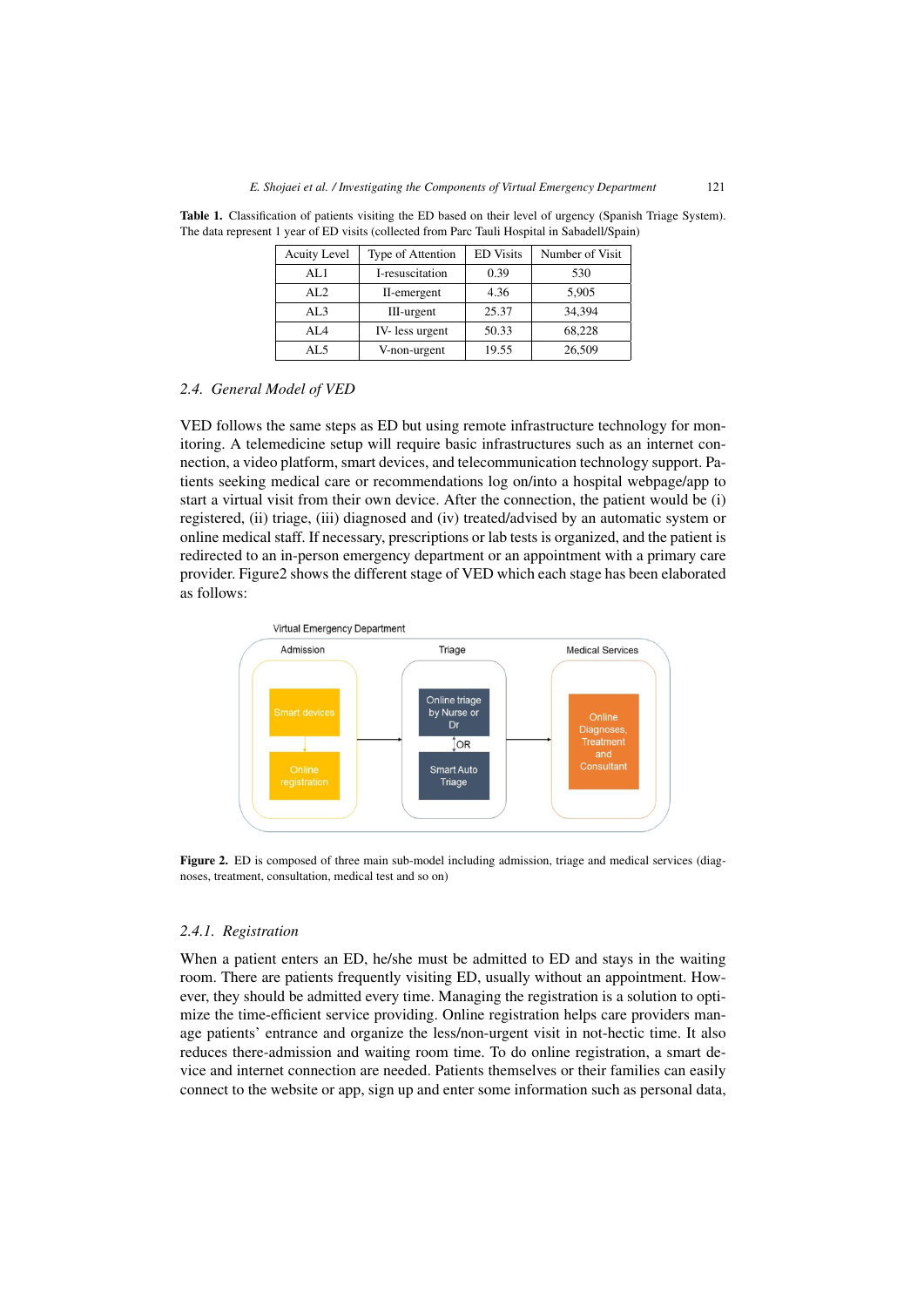historical medical data, and fill up the pages with current symptoms and signs of the patient requesting the visit.

# *2.4.2. Virtual Triage*

The triage stage starts after collecting health information from patients or his/her family. This information is acquired by answering a few questions about the health status. The questions such as how quickly your symptoms developed, how long you have had them, and whether they have changed recently are also asked to rectify the degrees of urgency [\[12,13\]](#page-11-0). Virtual triage could be implemented through (i) attending physician virtually and remotely; (ii) an artificial intelligence platform and automate smart model such as machine learning algorithms. Some patients, especially older people, use VED to be monitored after surgery. For such a purpose, the quantity of the vital signs such as electrocardiogram, heart rate, blood pressure, respiration rate, blood oxygen saturation, blood glucose, skin perspiration, body temperature, motion evaluation, cardiac implantable devices, and ambient parameters are required. Wearable Health Devices (WHDs) help them measuring these parameters and transfer them to the medical staff for real-time and remote health tracking.

# *2.4.3. Online Clinical Service*

The next step after the successful triage is the diagnosis. The system could automatically assist the system, live communication type - involving a physician - or a non-real-time consultation. Generally, the type of implementation depends on several factors, such as the severity and type of disease and patient willingness. A non-real-time option includes the clinical analysis, result of the medical test, and medical recommendation. The result is sent as a text message or an email to care seekers.



Figure 3. VED model is merged of automated model through (machine learning algorithm) and telemedicine .

# 3. Importance of Artificial Intelligence in VED

In emergency department studies, the use of AI-based solutions and platforms is rapidly increasing. As a subset of AI, Machine Learning (ML) has grown in popularity in medicine. As a result, its classification algorithms are employed in prediction, triage, and diagnosis. These algorithms contribute to decision-making, whether independently or minimize the uncertainty of medical staff in manual working.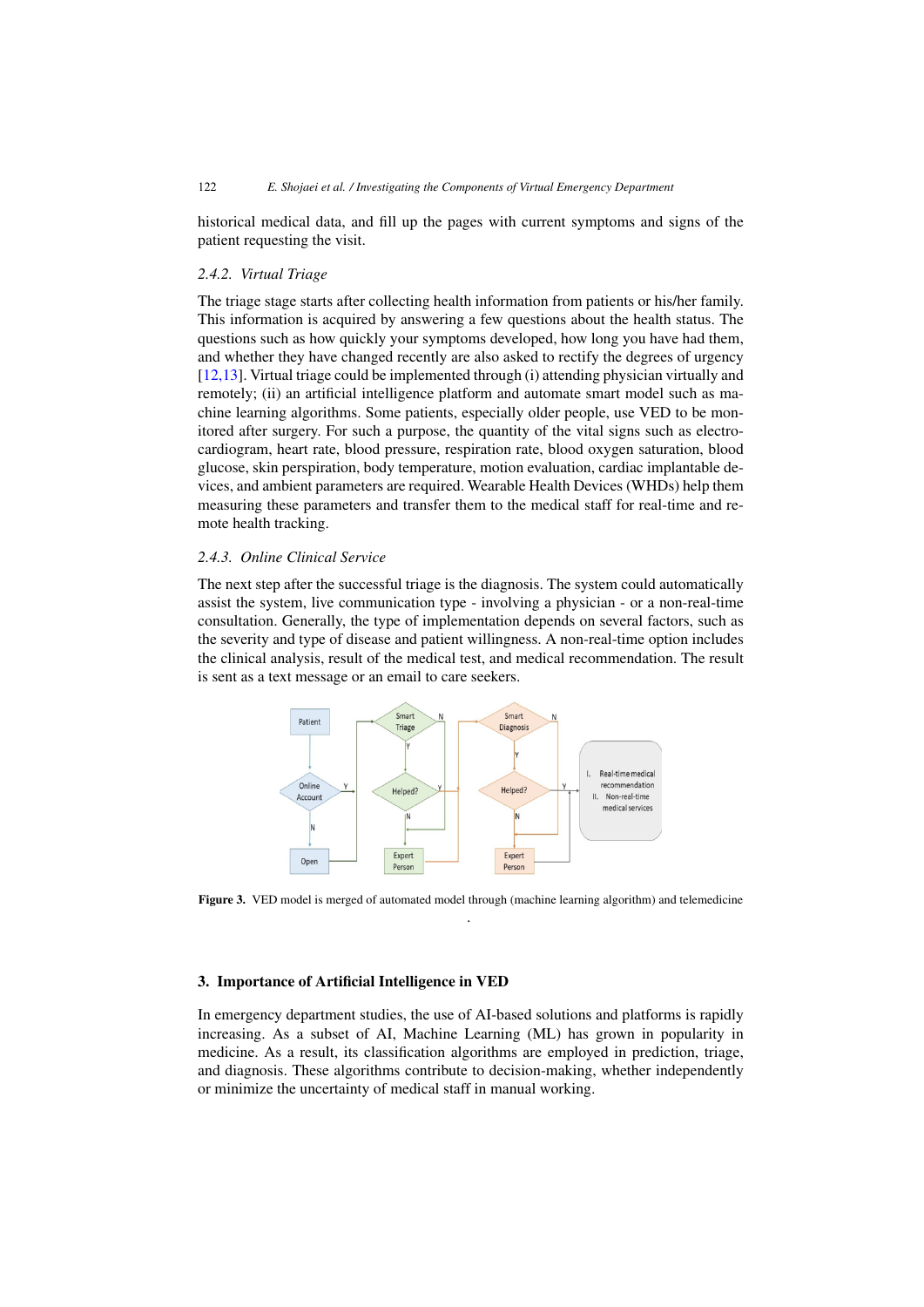### *3.1. AI-based Solution in Triage*

The Spanish triage system, which is similar to the Canadian system, is known as the Emergency Severity Index (ESI), and it is a five-level emergency department (ED). The triage algorithm divides patients into five clinically relevant groups ranging from 1 (most urgent) to 5 (least urgent) (least urgent). The classification is determined by acuity and resource requirements. Figure 3 [\[14,15\]](#page-11-0) represents the algorithm.



Figure 4. Canadian(similar to Spanish) triage system classifiys the patient in five categories based on their severity and need of resources. [\[14\]](#page-11-0)

A team from Harvard Medical School investigated machine learning prediction models using routinely available ED triage data. They have collected data from the ED component National Hospital and Ambulatory Medical Care Survey (NHAMCS) between 2007 and 2015. 70% of triage data was used for training as predictors (e.g., demographics, triage vital signs, chief complaints, and comorbidities), and the remaining 30% of ED data was used for the test. As the reference model, a logistic regression model based on ESI data had been developed. The clinical outcomes were split into two categories: critical care and hospitalization. In this study, they assessed each model's predictive performance, using the Area Under the receiver-operating-characteristics Curve (AUC) and net benefit (decision curves). The AUC is a measurement to evaluate a classifier's ability to distinguish between the positive and negative classes; the higher the AUC, the better the performance of the model. Decision curve analysis with the key concept net benefit also is a method to measure prediction models and diagnostic tests. In both outcome predictions (critical care and hospitalization), all four machine learning models outperformed the reference model. The result of the study is shown in the Table2:

A research team in Korea has investigated the different machine learning models to predict the Korean Triage Acuity Scales (KTAS) levels. This team collected a data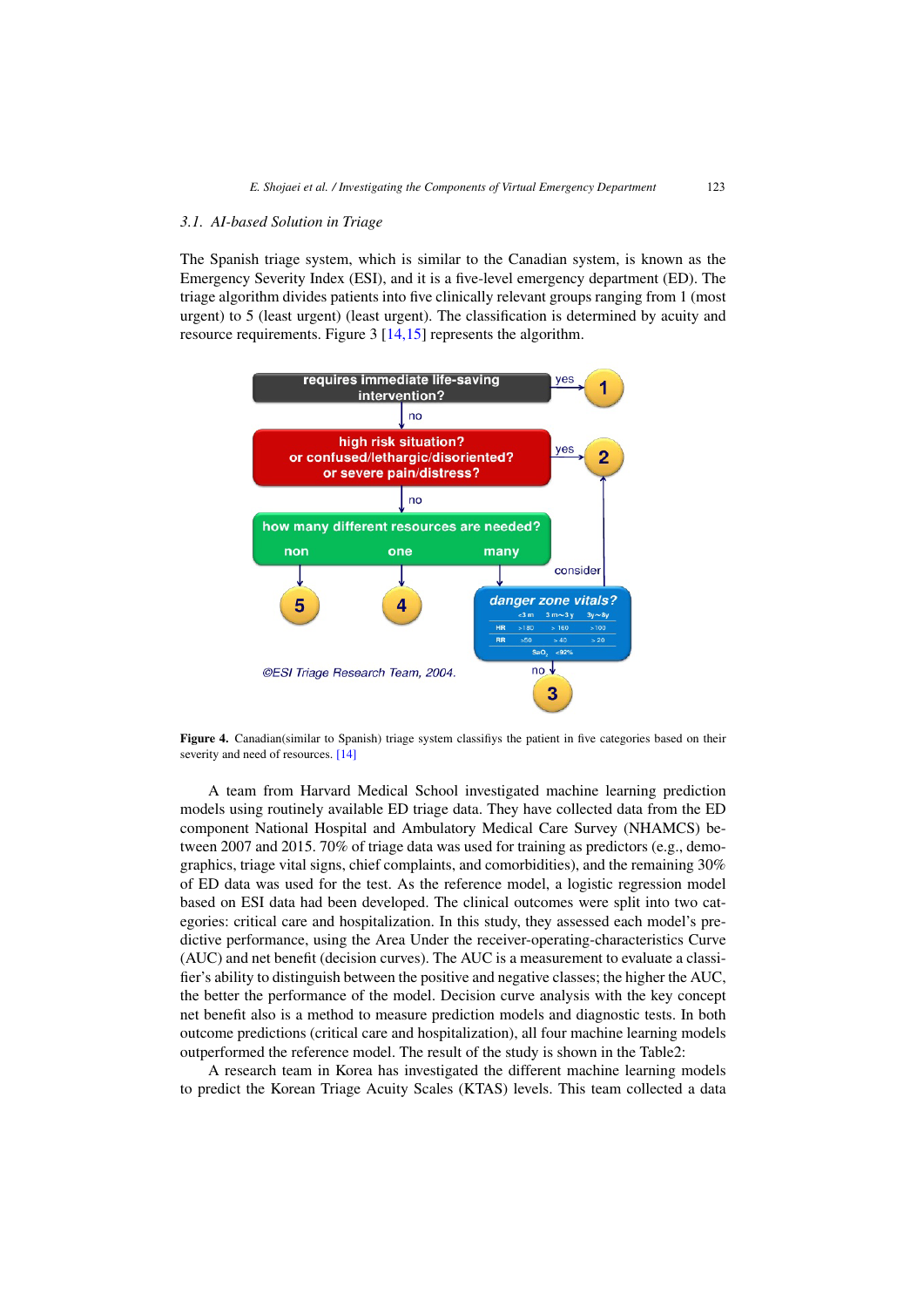| Outcome and Model              | AUC (Area Under Curve) |
|--------------------------------|------------------------|
| Critical care outcome          |                        |
| References model               | $0.74$ $(.072 - 0.75)$ |
| Lasso regression               | $0.84(0.83 - 0.85)$    |
| Random forest                  | $0.85(0.84 - 0.87))$   |
| Gradient boosted decision tree | $0.85(0.83 - 0.86)$    |
| Deep neural networking         | $0.86(0.85-0.87)$      |
| Hospitalization outcome        |                        |
| References model               | $0.69(0.68-0.69)$      |
| Lasso regression               | $0.81(0.80 - 0.81)$    |
| Random forest                  | $0.81(0.81-0.82)$      |
| Gradient boosted decision tree | $0.82(0.82-0.83)$      |
| Deep neural networking         | $0.82(0.82-0.83)$      |

Table 2. Result of AI solution in triage

set from a single emergency department of a tertiary university hospital from November 2016 to June 2019. They classified the data into three types of (i) only structured data, (ii) only text of nursing triage notes, and (iii) a mix of both structured data and nursing triage notes. The data set was analyzed to develop Logistic regression, random forest, and XG-Boost and predict the KTAS level [\[16\]](#page-11-0). The models with the highest AUROC (Area under the receiver operating characteristic curve) were the random forest and XGBoost models trained on the entire dataset obtained the highest AUROC (Area under the receiver operating characteristic curve) (AUROC =  $0.922$ ,  $95\%$  confidence interval  $0.917$ – $0.925$  and AUROC =  $0.922$ ,  $95\%$  confidence interval  $0.918$ – $0.925$ , respectively). The result (Table3) demonstrates that machine learning can strongly predict the KTAS level at triage, which provides us with many possibilities of uses  $[16]$ . Another study  $[17]$  collected the

| Model                               | <b>AUROC</b> |
|-------------------------------------|--------------|
| Logistic regression (clinical data) | 0.8812       |
| Logistic regression (text data)     | 0.8595       |
| Logistic regression (all data)      | 0.9053       |
| Random forest (all data)            | 0.9220       |
| XGBoost (all data)                  | 0.9220       |

Table 3. Result of AI solution in Korean triage acuity scales

information from different ML models in triage and compared each algorithm's accuracy with others. These algorithms include Decision Tree, Support Vector Machine, Random Forest, Naïve Bayes Classifier, and Bayesian Network. The comparison of accuracy is shown in Table 4.

The abilities of artificial intelligence and machine learning techniques can be used in medicine. Especially, these techniques may have a significant contribution in emergency medicine and some critical issues, including disease prediction, admission or discharge prediction, and patient triage. By early prediction and diagnosis of high-risk diseases such as AKI, Sepsis, pneumonia, and contagious diseases such as influenza, necessary interventions can be performed more rapidly in ED to prevent multiple disease progression complications. Different machine learning algorithms such as Logistic regression,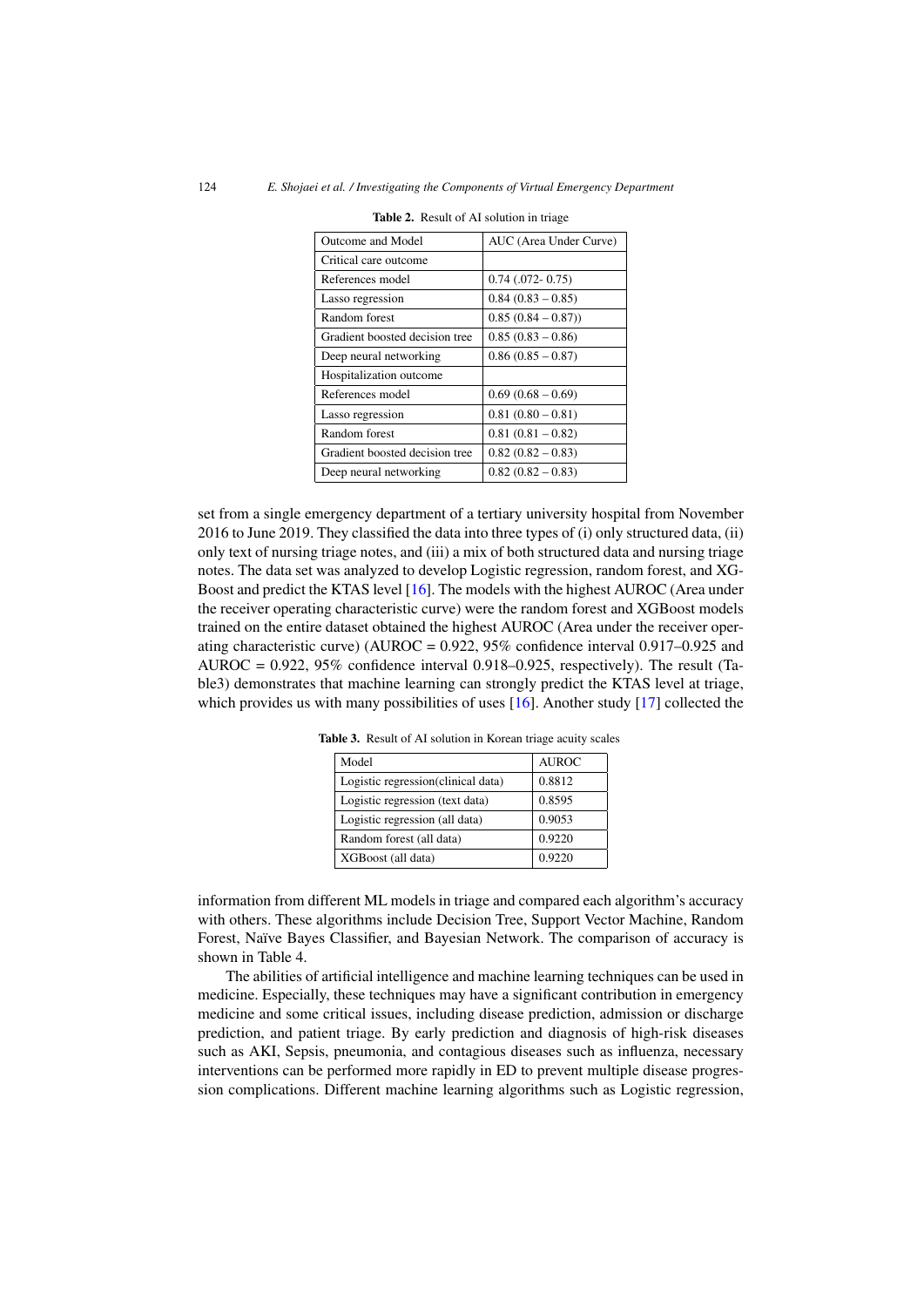| Model                  | Accuracy           |
|------------------------|--------------------|
| Decision tree          | 84.0%              |
| Support vector machine | 84.0%              |
| Random forest          | $AUC: 0.73 - 0.92$ |
| Naive Bayes classifier | Accuracy: 87.9%    |
| Bayesian network       | Accuracy:86.9%     |

Table 4. Different models used in machine learning-based triage systems

Bayesian network, deep learning have been deployed with high accuracy ranging from 70% to 90%.

## *3.2. AI-based Solution in Diagnoses*

Using AI and ML classifiers such as Fuzzy Logic System, Decision Tree, SVM (support vector machine), K-nearest neighbours (KNN), PNN ( probabilistic neural network), and RBFNN (radial basis function nueral network) facilitates predicting various diseases, such as Parkinson's disease, liver disease, heart disease, breast cancer, and lung cancer. The result especially, the prediction of cancers with the slightest uncertainty, have been admissible [\[18\]](#page-11-0). Many ML algorithms, including Naive Bayes classifier (gaussNB), LDA (linear discriminant analysis), KNN, quadratic discriminant analysis (QDA), SVM (nu-SVC), MLP1, linear SVM (LinSVM), Random Forest, logistic regression, and C-SVC as a type of SVM (called SVC) have been tested under the same condition in a study [\[19,20\]](#page-11-0). MLP1 is a multilayer perception algorithm with one hidden layer that the hidden layer included a maximum of 200 neurons. In the end, the nu-SVM algorithm gained the best accuracy with 93.08% and the highest F1-score rate of 0.9151 In another study, the accuracy of ML in detecting some of the most important diseases have been compared. The diseases in this study are acute kidney injury (AKI ), chronic obstructive pulmonary disease (COPD), and asthma, urinary tract infection (UTI ), Sepsis and influenza. We summarize the results in Tables 5-8.

AKI: Many types of research investigated the detection, prediction, and diagnosis of AKI. They have been applied different methods and models to discover the most precise algorithm. In these studies, the algorithm such as Multinomial naıve Bayes (MNB), L1-/L2- regularization, SVM, Logistic Regression (LR), Random Forest (RF), Gradient Boosting and Decision Tree (GBDT), support vector machines, Gradient Boosting Machine, Deep learning, and architecture knowledge-guided deep learning was used to design the model. The best result of each study is shown in Table 5.

| Algorithm                           | Result                                |
|-------------------------------------|---------------------------------------|
| Boosted ensembles of decision trees | $AUC$ ; $0.72 - 0.87$                 |
| Logistic regression                 | AUC: 0.77                             |
| Gradient boosting machine           | $AUC: 0.73 - 0.97$                    |
| Deep learning                       | Accuracy: 99.1%                       |
| Logistic regression                 | AIIC: 0.74                            |
| Binary logistic regression          | Sensitivity: 96.6% Specificity: 95.7% |

Table 5. prediction and diagnosis of AKI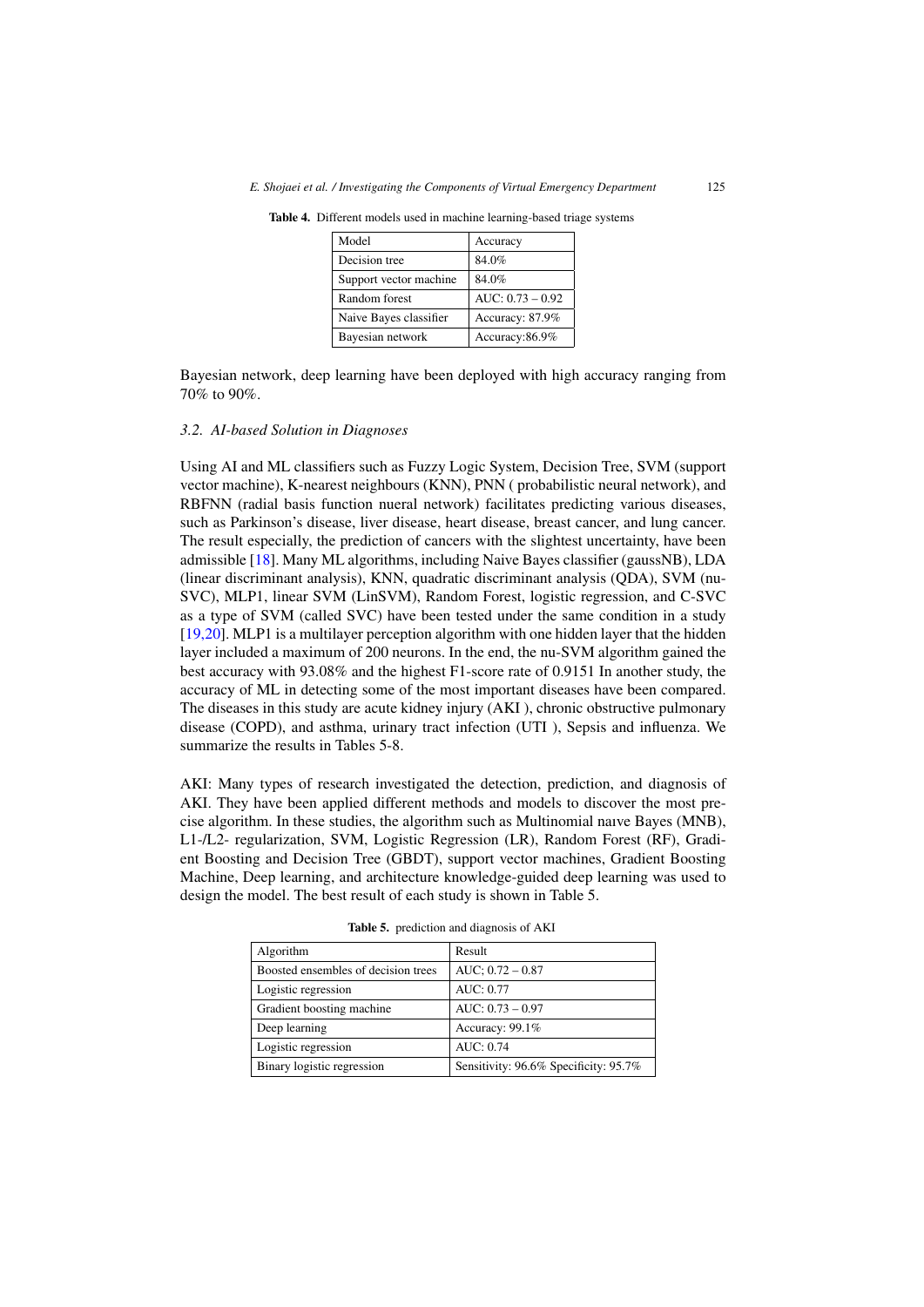Influenza: is an infectious disease affecting many people every year, and it can cause epidemics due to its contagious nature. Two different studies have been performed: natural language processing and different classifiers were used in a combined manner. In the second one, seven classifiers, including Naïve Bayes, Bayesian network with the K2 algorithm, Efficient Bayesian Multivariate Classification, Artificial Neural Networks, Logistic Regression, SVM, and Random forests were applied, and the results were compared with each other. The first study reports a Bayesian network classifier (naïve Bayes) with an AUC of which was 0.79 and showed the highest value among the nine experiments. Moreover, in the second one, Bayesian (naïve base) showed better performance with an AUC of about 92-93%.

| Algorithm                                 | AUC           |
|-------------------------------------------|---------------|
| Bayesian Classifier                       | $0.92 - 0.93$ |
| Bayesian network classifier (naïve Bayes) | 0.79          |

Table 6. Influenza – algorithm with highest AUC

Sepsis: A machine learning-based method has been proposed for the prediction and diagnosis of Sepsis, which can improve patients' treatment procedure. Using a gradient

tree boosting algorithm, three levels of Sepsis are detected. Features used in this method include values of 6 vital signs in EDs, general wards, and ICU, and, eventually, the Area under the ROC value for Sepsis and severe Sepsis are 0.92 and 0.87, respectively. Applying SVM to a bag of words is more effective than other methods, and the AUC values for test and train data are 0.86 and 0.89, respectively.

Table 7. Sepsis: algorithm with highest AUC

| Algorithm              | Accuracy       |  |
|------------------------|----------------|--|
| Gradient tree boosting | AUC: 0.87-0.92 |  |
| Support vector machine | AUC: 0.86      |  |

COPD and Asthma: Asthma condition and COPD exacerbation in EDs has been assessed in different studies using different machine learning methods such as Lasso regression, random forest, and boosting, and deep neural network, Gradient-Boosted Decision Tree, Naïve Bayes, and some models have been developed based on available data. The models with the best results are presented.

Table 8. COPD and Asthma: The most accurate result

| Algorithm                 | Result            |
|---------------------------|-------------------|
| Random forest             | C-statistic: 0.84 |
| Logistic regression       | Accuracy: 89.1%   |
| Naïve Bayes               | Accuracy: 70.7%   |
| Tree-based decision model | AUC: $0.83$       |

UTI- To predict UTI, seven machine learning algorithms including Random forest, extreme gradient boosting, adaptive boosting, elastic net, support vector machine, logistic regression, and neural network. Results showed that among the mentioned algorithms, the XGBOOT algorithm provided the best efficacy with an AUC of 0.90.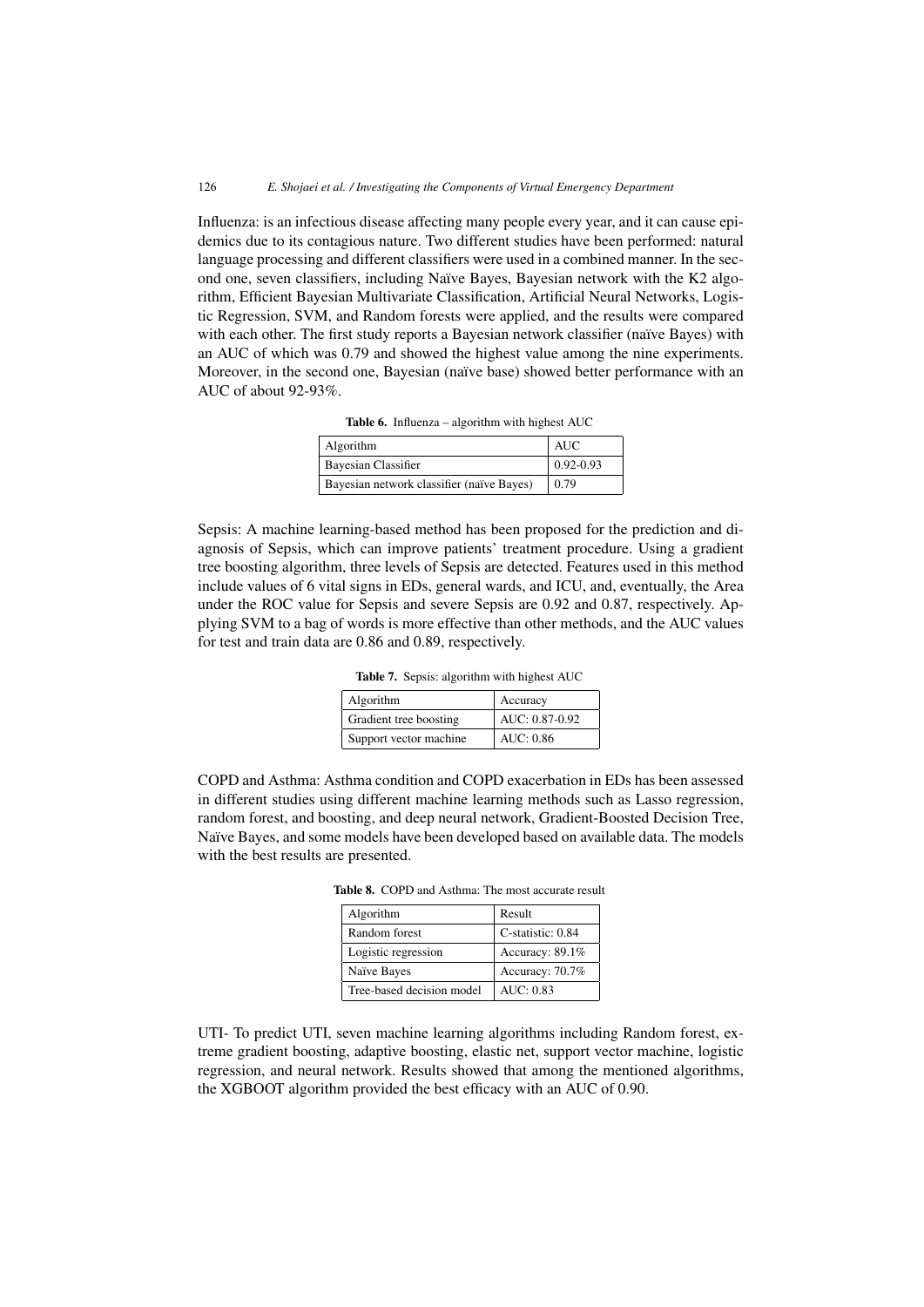# 4. Discussion

In order to reduce pressure on ED and enhance its performance, several solutions have been suggested. Some solutions incorporate patients by redirecting them to different wards, increasing resources (e.g., physicians, nurses, and physical resources), and applying operational research methods. Nevertheless, those methods can not only solve the problem of budget but also social distance issues for communicable diseases such as Covid-19 stay unchanged. It has been reported proximately, the average cost of a VED per visit is about \$40 to \$50, while the average estimated cost of in-person acute care is \$136 to \$176 [\[30\]](#page-12-0).

# *4.1. Utilizing Telemedicine to Support VED*

While not identical, telehealth, telemedicine, m-health, e-health, and Miot (Medicine Internet of things) terms, they may be used interchangeably. Telehealth is the distribution of both Health Resources and Services Administration such as video conferences, videophone for consultation, home monitoring of patients, robotic surgery, treatment via digital instrument, live feed and application combinations [\[21,22\]](#page-11-0). Telemedicine is a subgroup of telehealth limited to only long-distance clinical services such as diagnosing and monitoring patients. E-health is defined as a healthcare practice supported by electronic processes and communication, including internet medicine and all virtual things related to medical and services that can search, find, and understand the health information by using electronic sources to solve a health problem [\[24\]](#page-12-0). MHealth (mobile health) uses mobile communication devices, such as mobile phones, tablet computers and wearable devices (e.g. smartwatches), for health services, information, and data collection, which is a sub-segment of e-health. It uses information and communication technology (ICT), such as computers, mobile phones, to provide health services and information [\[25\]](#page-12-0). The Internet of Medical Things (IoMT) merges medical devices and applications to obtain accurate diagnoses, fewer mistakes and lower costs of care. IoMT allows patients to send their health information to the physician to follow up and prevent chronic illnesses [\[26\]](#page-12-0). With the different definitions, all of these could be used in the proposed VED via electronic, smart, communication and mobile or wearable devices and technology to provide virtual and accurate health care services. Some programs and applications such as Jefferson Health, Mount Sinai, Kaiser Permanente, Cleveland Clinic, Providence have been developed and allow clinicians to see patients at home. Doctors and nurses can provide medical recommendation, Triage through web-conferencing, automate triage, monitor the patients in ICU, making the medical decision by accessing the specialist, giving consultations, permitting the patient to schedule a video visit on demand, and even provide the possibility for clinicians to work from home [\[27\]](#page-12-0). At present, coordinating of the testing system, pharmacy, insurance and payment regulation, and coherence among all the components are parts of unsolved issues [\[28\]](#page-12-0). The average number of VED visits per patient is 1.3 visits/year. Unfortunately, not many types of research have been conducted to investigate an integrated VED objectively. VED allows health care is timesaving for both staff and patients and less costly with minimum touch, and, in many cases, more effective than other health care options. Specifically, it can be important for patients with less of an emergency condition who are transmitters and can impose a significant burden on EDs.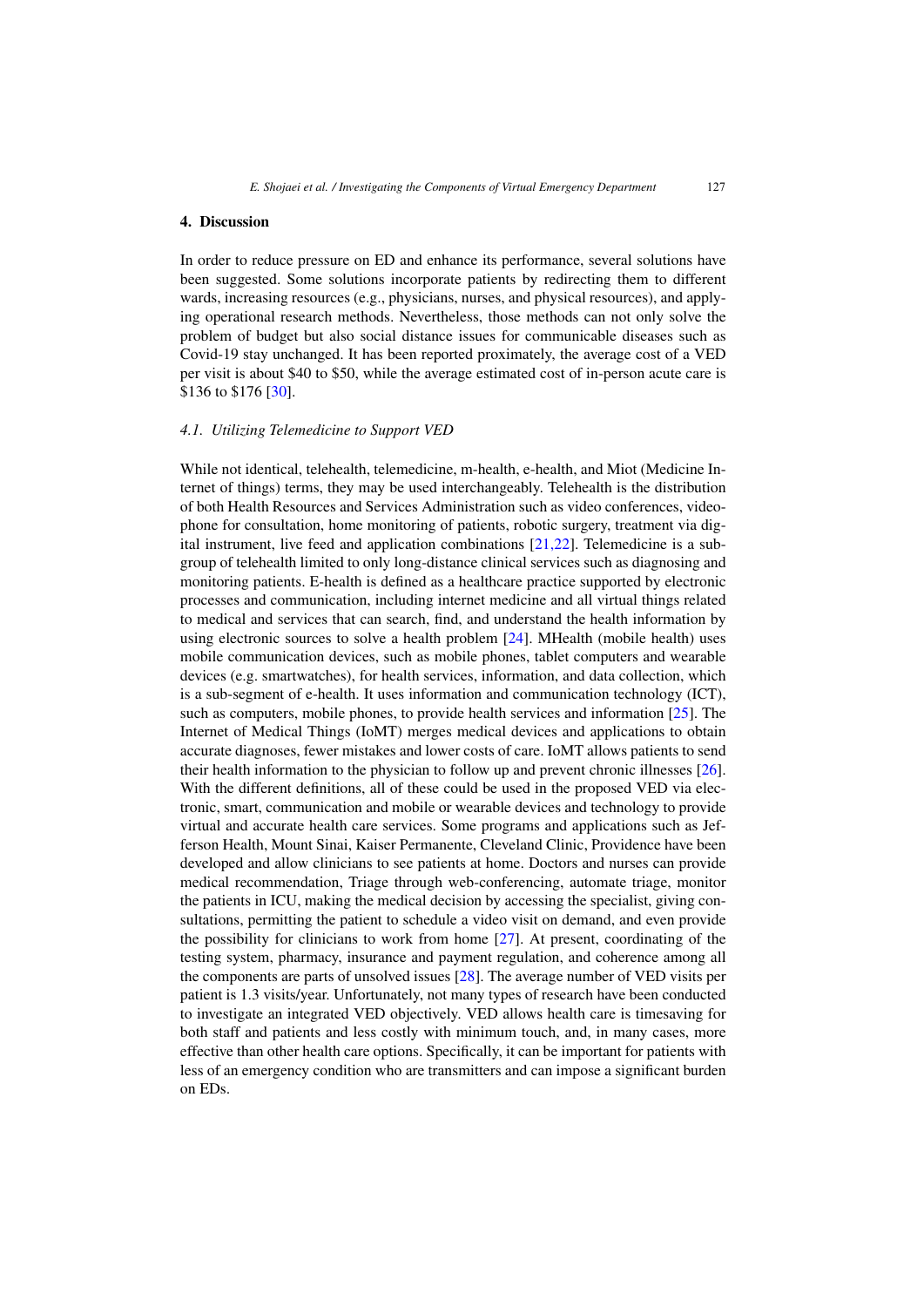## *4.2. VED Vision: from Testbed to Real Application; Requirements*

No telemedicine program and application can be conducted overnight, but all the discussed researches and studies represent that partially VED is implemented and used in some countries and EDs for some particular type of diseases successfully. However, a central, allied, and integrated healthcare system is missing to unify all the sub-models and types of diseases. The existing systems already helped the care seeker and giver with faster clinical services, but still, it does not provide them with all needs of patients. To fulfill all the requirement, the entire existing sub-segment incorporating automated and/or online initial intake, triage, diagnoses, treatment, monitoring via video, web, phone, smart, and/or wearable devices should be concatenated and then unified with transport and ambulance system management, pharmacies delivery system and insurance and finance department. Despite Internet and electronic devices, a secure database is needed.

## *4.3. Problem and Limitation of VED*

The health care system requires the collection and massive storage of personal health information. It may be sensitive and potentially embarrassing. Thus, medical data protection is one of the concerns of both caregivers and care seekers. Insecure data could lead not only to data breaches but also to fatalities in people relying on medical devices. Clinicians also need to rely on technology when ensured security and fully compliant with privacy laws. Besides, both caregivers and care seekers have to be trained for using the virtual system. However, the VED is unable to test and examine patients and might cause a delay in treatment. VED relies on the technology of measurement and data. Therefore, the methods' performance depends not only on the efficiency of the algorithm but also on data quality and conditions of implementation. The structure of data (supervised and unsupervised) and medical reports may significantly impact the results.

## 5. Conclusion

A model had been designed and developed to integrate existing sub-segment models and merge an intelligent automatic system with telemedicine and mhealth. The proposed model has studied the possibility and probability of success in each sub-segment according to related researches. Machine learning is highly recommended to triage, diagnose and decision-making especially for for most common diseases. In general, the machine learning model methods were superior in predicting critical care, triage, and diagnoses, thereby achieving better clinical care and optimal resource utilization.The system can ease self-care management, accelerate the clinical services, and organize self-quarantine while in-person visits become the last option. Decreasing the non-urgent visit also provides the urgent visit with a better quality of medical services and result in patient satisfaction. The smart algorithms minimize the failure while caregivers making decisions. VED enable people from different locations to have the equal access to the healthcare system and connect to specialist easier. However, the uncompleted data and shortage of information have significant implications on the accuracy of all studies. Therefore, no definitive answer is gained about the most accurate method.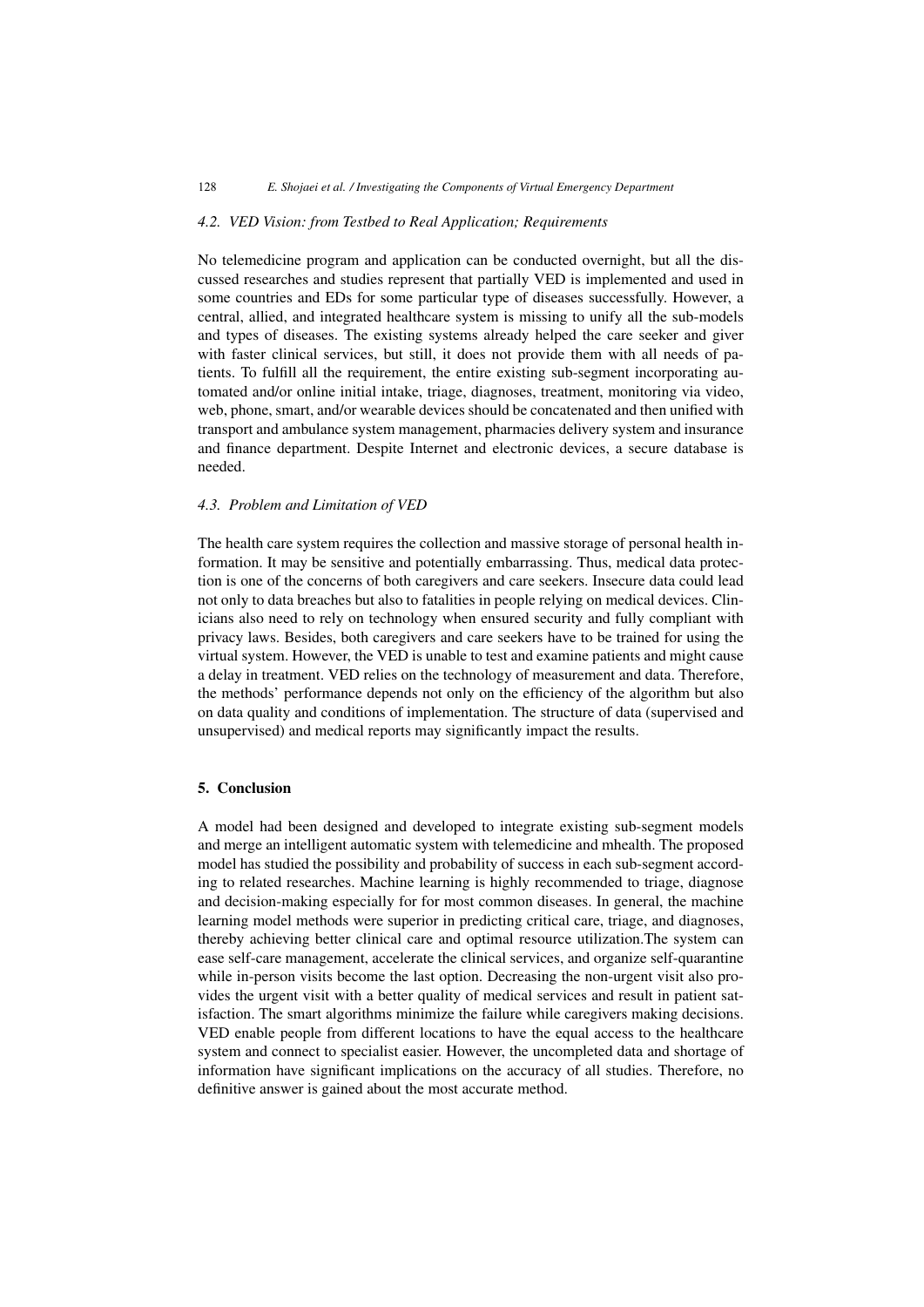## <span id="page-11-0"></span>References

- [1] Suárez-García I, de Aramayona López MM, Vicente AS, Abascal PL. SARS-CoV-2 infection among healthcare workers in a hospital in Madrid, Spain. Journal of Hospital Infection. 2020 Oct 1;106(2):357- 63.
- [2] Panchal N, Kamal R, Orgera K, Cox C, Garfield R, Hamel L, Chidambaram P. The implications of COVID-19 for mental health and substance use. Kaiser family foundation. 2020 Apr 21.
- [3] González-Sanguino C, Ausín B, Castellanos MÁ, Saiz J, López-Gómez A, Ugidos C, Muñoz M. Mental health consequences of the Coronavirus 2020 Pandemic (COVID-19) in Spain. A longitudinal study. Frontiers in Psychiatry. 2020 Nov 9;11:1256.
- [4] Salari N, Hosseinian-Far A, Jalali R, Vaisi-Raygani A, Rasoulpoor S, Mohammadi M, Rasoulpoor S, Khaledi-Paveh B. Prevalence of stress, anxiety, depression among the general population during the COVID-19 pandemic: a systematic review and meta-analysis. Globalization and health. 2020 Dec;16(1):1-1.
- [5] Liu Z, Rexachs D, Epelde F, Luque E. A simulation and optimization based method for calibrating agentbased emergency department models under data scarcity. Computers Industrial Engineering. 2017 Jan 1;103:300-9.
- [6] Honigman LS, Wiler JL, Rooks S, Ginde AA. National study of non-urgent emergency department visits and associated resource utilization. Western Journal of Emergency Medicine. 2013 Nov;14(6):609.
- [7] Bahadori M, Mousavi SM, Teymourzadeh E, Ravangard R. Emergency department visits for non-urgent conditions in Iran: a cross-sectional study. BMJ open. 2019 Oct 1;9(10):e030927.
- [8] Shojaei E, Wong A, Rexachs D, Epelde F, Luque E. Investigating Impacts of Telemedicine on Emergency Department Through Decreasing Non-Urgent Patients in Spain. IEEE Access. 2020 Aug 26;8:164238-45.
- [9] Sánchez Bermejo R, Cortés Fadrique C, Rincón Fraile B, Fernández Centeno E, Peña Cueva S, De las Heras Castro EM. El triaje en urgencias en los hospitales españoles. Emergencias. 2013;25(1):66-70.
- [10] Gunal MM, Pidd M. Understanding accident and emergency department performance using simulation. InProceedings of the 2006 winter simulation conference 2006 Dec 3 (pp. 446-452). IEEE.
- [11] World Health Organization. Coronavirus disease (COVID-19): Similarities and differences with influenza.
- [12] Joseph JW, Leventhal EL, Grossestreuer AV, Wong ML, Joseph LJ, Nathanson LA, Donnino MW, Elhadad N, Sanchez LD. Deep-learning approaches to identify critically Ill patients at emergency department triage using limited information. Journal of the American College of Emergency Physicians Open. 2020 Oct;1(5):773-81.
- [13] Miles J, Turner J, Jacques R, Williams J, Mason S. Using machine-learning risk prediction models to triage the acuity of undifferentiated patients entering the emergency care system: a systematic review. Diagnostic and prognostic research. 2020 Dec;4(1):1-2.
- [14] Wuerz RC, Travers D, Gilboy N, Eitel DR, Rosenau A, Yazhari R. Implementation and refinement of the emergency severity index. Academic Emergency Medicine. 2001 Feb;8(2):170-6.
- [15] Raita Y, Goto T, Faridi MK, Brown DF, Camargo CA, Hasegawa K. Emergency department triage prediction of clinical outcomes using machine learning models. Critical care. 2019 Dec;23(1):1-3.
- [16] Choi SW, Ko T, Hong KJ, Kim KH. Machine learning-based prediction of Korean Triage and acuity scale level in emergency department patients. Healthcare informatics research. 2019 Oct;25(4):305.
- [17] Shafaf N, Malek H. Applications of machine learning approaches in emergency medicine; a review article. Archives of academic emergency medicine. 2019;7(1).
- [18] Nilashi M, bin Ibrahim O, Ahmadi H, Shahmoradi L. An analytical method for diseases prediction using machine learning techniques. Computers Chemical Engineering. 2017 Nov 2;106:212-23.
- [19] Alhassan AM, Wan Zainon WM. Taylor Bird Swarm Algorithm Based on Deep Belief Network for Heart Disease Diagnosis. Applied Sciences. 2020 Jan;10(18):6626.
- [20] Alehegn M, Joshi RR, Mulay P. Diabetes analysis and prediction using random forest KNN Naïve Bayes and J48: An ensemble approach. Int. J. Sci. Technol. Res. 2019;8(9):1346-54.
- [21] Procurement O, Network T. Health resources and services administration. US Department of Health and Human Services National data, https://optn. transplant. hrsa. gov/data/view-data-reports/build-advanced. 2017.
- [22] Shaw DK. Overview of telehealth and its application to cardiopulmonary physical therapy. Cardiopulmonary physical therapy journal. 2009 Jun;20(2):13.
- [23] Masson M. Benefits of TED talks. Canadian Family Physician. 2014 Dec 1;60(12):1080-.